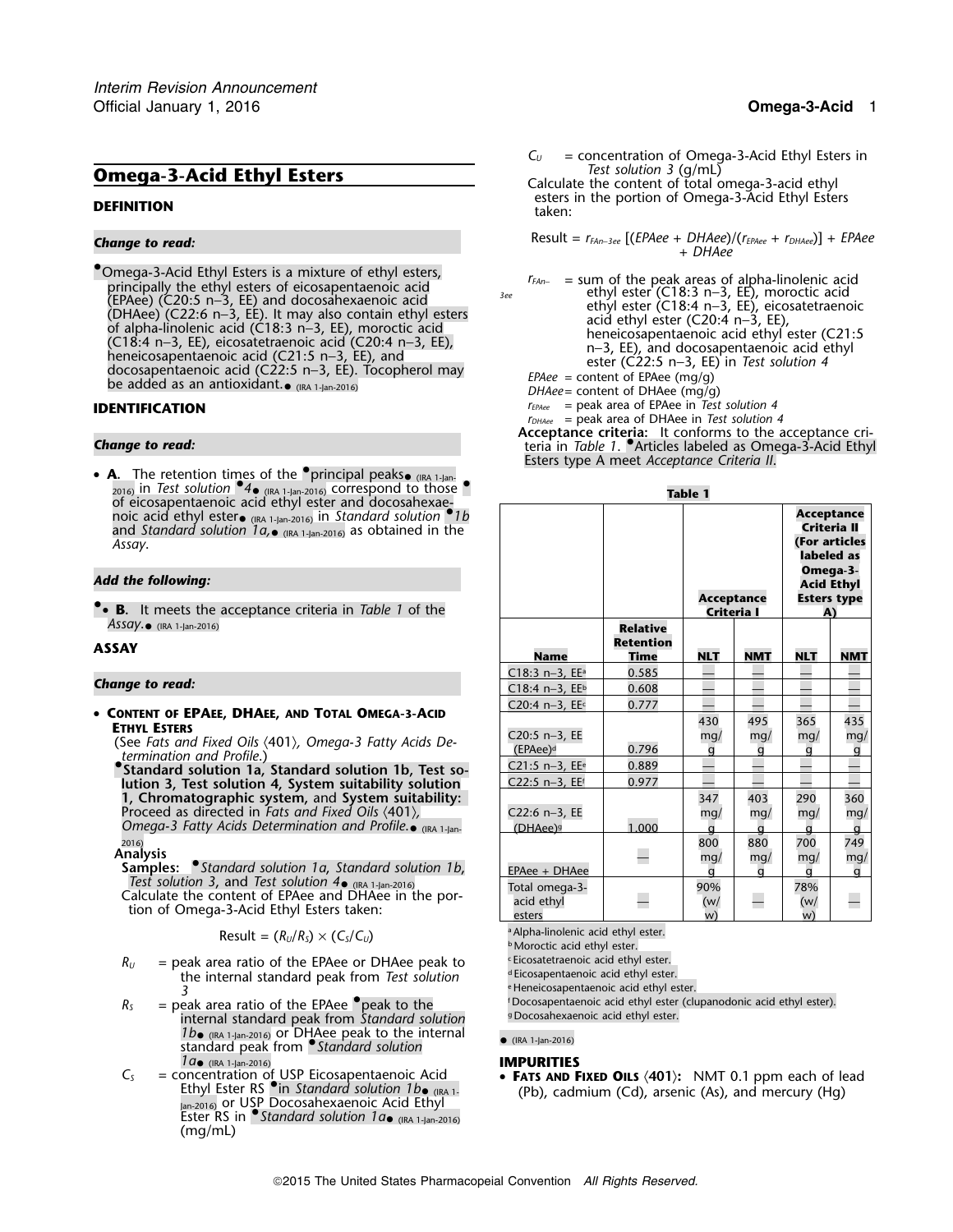## *Change to read:* **Table 2**• (IRA 1-Jan-2016)

### • CHOLESTEROL

- tane in *n*-heptane. [NOTE—Prepare fresh before use.]<br>**Standard stock solution:** 3.0 mg/mL of cholesterol in<br>*n*-heptane. [NOTE—This solution is stable for 6 months *n*-heptane. [NOTE—This solution is stable for 6 months<br>
at 10.0-mL volumetric flask. Dilute with *n*-heptane to<br>
at 10.0-mL volumetric flask. Dilute with *n*-heptane to<br>
volume. [NOTE—Prepare this solution fresh daily.]<br>
- 
- 
- *solution*, 1.0 mL of the *Internal standard* of Omega-3-Acid Ethyl Esters taken:<br>solution in a 50-mL volumetric flask. Evaporate to dry-<br>ness with the aid of heat, and dilute with ethyl acetate<br>to volume. Dilute 1.0 mL o to volume. Dilute 1.0 mL of this solution with ethyl<br>acetate to 10.0 mL. [NOTE—This solution is stable for 6<br>months stored in a freezer.]<br>**Sample solution:** Transfer 100 mg of Omega-3-Acid<br>Ethyl Esters to a 15-mL centrifu
- Ethyl Esters to a 15-mL centrifuge tube. Add 1.0 mL of the *Internal standard solution*. Evaporate to dryness at the *Internal standard solution*. Evaporate to dryness at (mg)<br>
about 50° with a gentle stream of nitrogen. Add<br>
0.5 mL of alco-<br>
hol, fill the tube with nitrogen, and cap. Heat the sam-<br>
ple at 100° for 60 min, using a h ple at 100° for 60 min, using a heating block. Cool for **• OLIGOMERS**<br>about 10 min. Add 6 mL of water to the tube, and **Frank Mobile phase:** Tetrahydrofuran about 10 min. Add 6 mL of water to the tube, and **Mobile phase:** Tetrahydrofuran shake for 1 min. Extract the solution four times with **System suitability solution:** Monodocosahexaenoin, 2.5-mL portions of ethyl ether, using a vortex mixer or didocosahexaenoin, and tridocosahexaenoin in *Mobile* suitable shaker for 1 min for each extraction. Transfer *phase*, with concentrations of about 0.5, 0.3, and and combine the extracts into a large centrifuge tube, 0.2 mg/mL, respectively. [Note—Suitable grades c and combine the extracts into a large centrifuge tube, 0.2 mg/mL, respectively. [NOTE—Suitable grades of and wash with 5 mL of water, mixing completely with monodocosahexaenoin, didocosahexaenoin, and gentle inversion. Rem gentle inversion. Remove the water phase, and add<br>
5 mL of 0.5 M potassium hydroxide to the ether Prep.]<br>
phase, mixing carefully to avoid an emulsion. Remove **Sample solution 1:** 5.0 mg/mL of Omega-3-Acid Ethyl mase, mixing carefully to avoid an emulsion. Remove<br>
the potassium hydroxide, and add another 5 mL of<br>
water, mixing carefully. Transfer the ether phase to a<br>
sample solution 1: 5.0 mg/mL of Omega-3-Acid Ethyl<br>
sters in te

*Interim Revision Announcement* 2 **Omega-3-Acid** Official January 1, 2016

|  |  | <b>Table 2.</b> $(IRA 1-lan-20)$ |  |
|--|--|----------------------------------|--|
|  |  |                                  |  |

| • CHOLESTEROL<br>Internal standard stock solution: $3 \text{ mg/mL}$ of $5\alpha$ -<br>cholestane in <i>n</i> -heptane. [NOTE-Prepare fresh before<br>use. | <b>Initial</b><br>Tempera-<br>ture | Tempera-<br>ture<br>Ramp<br>( $^{\circ}/$ min) | Final<br>Tempera-<br>ture | <b>Hold Time</b><br>at Final<br>Tempera-<br>ture<br>(min) |  |  |  |
|------------------------------------------------------------------------------------------------------------------------------------------------------------|------------------------------------|------------------------------------------------|---------------------------|-----------------------------------------------------------|--|--|--|
| Internal standard solution: $0.3 \text{ mg/mL}$ of $5\alpha$ -choles-                                                                                      | 170                                |                                                | 170                       |                                                           |  |  |  |
| tane in <i>n</i> -heptane. [NOTE—Prepare fresh before use.]                                                                                                | 170                                |                                                | 320                       |                                                           |  |  |  |

$$
Result = (R_U/R_S) \times (W_S/W_U)
$$

- 
- 
- 
- 
- 

lution to a sample vial, and dilute with ethyl acetate to heat on a water bath for 7 min. Allow to cool. Add<br>about 2 mL.<br>**Chromatographic system** exact on a water with nitrogen, cap tightly, mix, and heat on a water **Chromatographic system**<br>
Chromatography (621)*, System Suitability*. 
(See *Chromatography* (621), *System Suitability*. 
(See *Chromatography* (621), *System Suitability*. 
(See *Chromatography* (621), *System Suitabilit* **Mode:** GC tand the state of tane, cap, and shake vigorously for NLT 30 s. Immedi-**Detector:** Flame ionization at attaching a same ately add 5 mL of saturated sodium chloride solution, **Column:** 0.25-mm  $\times$  30-m capillary; coated with a<br>
G27 phase of 0.25-µm thickness<br>
Temperatures<br>
Temperatures<br>
Injection port:  $320^\circ$ <br>
Shake the methanol layer with 1 mL of isooctane. Wash<br>
the combined isooctane extr **Injection port:** 320° the combined isooctane extracts with two quantities, **Detector:** 300° each of 1 mL of water. Carefully evaporate the solvent **Column:** See •.*Table 2*. under a stream of nitrogen, then add 10.0 mL of tetrahydrofuran to the residue. Add a small amount of anhydrous sodium sulfate, and filter.

### **Chromatographic system**

(See *Chromatography* 〈621〉*, System Suitability*.)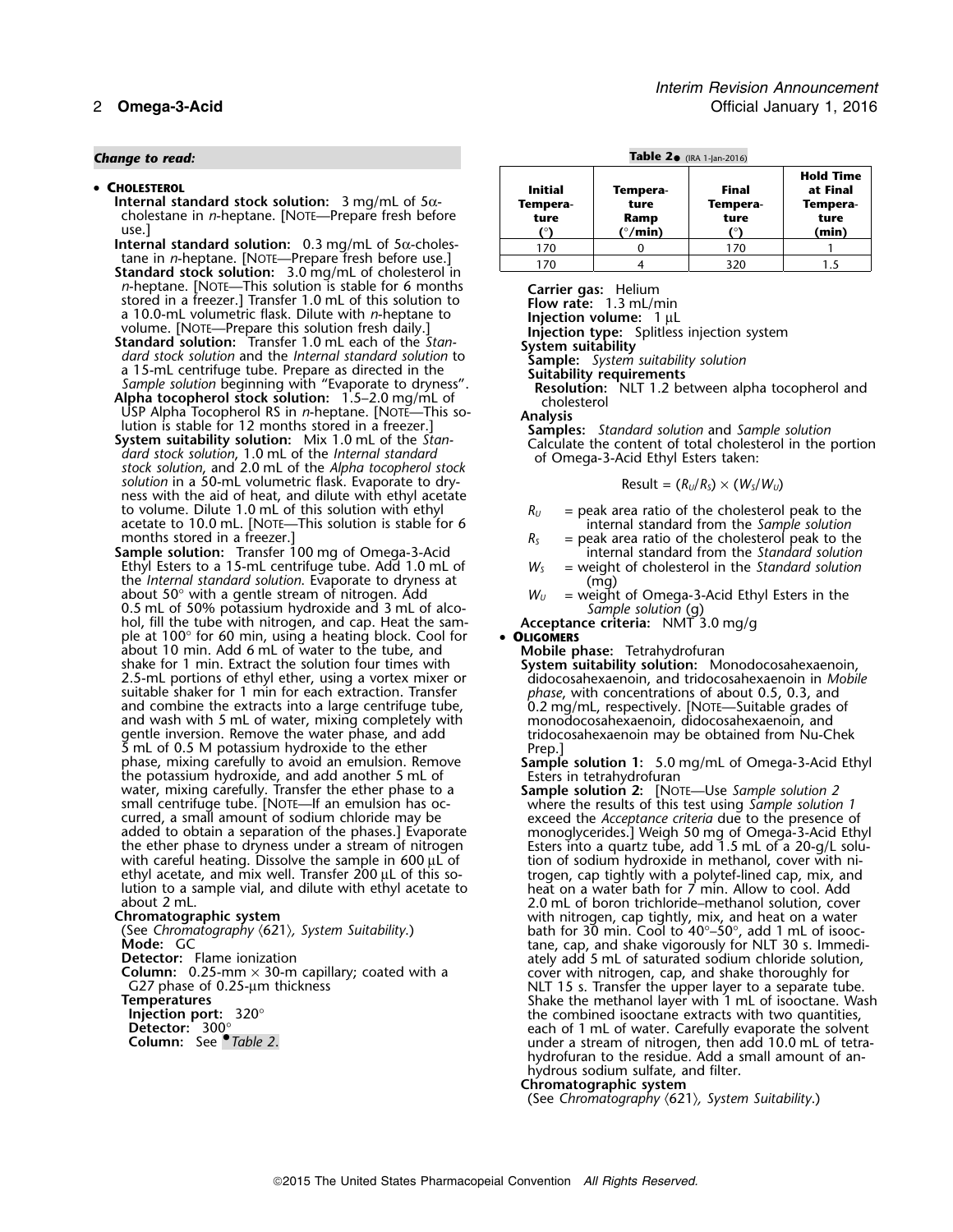**Mode: LC**<br>**Detector:** Differential refractometer 5–50 nm, arranged with decreasing pore size from C18:3 n−3 0.585 the injector to the detector to fulfill the system suitability requirements<br>Flow rate: 0.8 mL/min

$$
Result = (r_1/r_1) \times 100
$$

 $r_I$  = sum of the areas of the peaks with a retention time less than that of the ethyl esters peaks = sum of the areas of all peaks

Calculate the percentage of oligomers in the portion of Omega-3-Acid Ethyl Esters taken to prepare Sample solution 2:

$$
Result = (r_1/r_1) \times 100
$$

 $r_I$  = sum of the areas of all peaks with a retention time less than that of the methyl esters peaks

•**LIMIT OF DIOXINS, FURANS, AND POLYCHLORINATED BIPHEN-YLS (PCBS):** Determine the content of polychlorinated dibenzo-para-dioxins (PCDDs) and polychlorinated *Add the following:* dibenzofurans (PCDFs) by method No. 1613 revision B of the Environmental Protection Agency. Determine the<br>
content of polychlorinated biphenyls (PCBs) by method<br> **••** LIMIT of Non-OMEGA-3-ACID ETHYL ESTERS

<sup>n</sup>−6 ethyl ester • **LIMIT OF TOTAL UNIDENTIFIED FATTY ACID ETHYL ESTERS** •**FRICH SUBLIMITY TATT AND LITTLE STERS**<br>
[NOTE—This test is not the areas of all peaks except solvents<br>
and BHT as Omega-3-Acid Ethyl Esters type A.]•  $\frac{(nA-1)2n-2016}{(nA-1)2n-2016}$  and BHT as Omega-3-Acceptance criteria From the chromatogram obtained with *Test solution 4* in **Acceptance criteria** From the chromatogram obtained with *Test solution 4* in **C18:1 n–9 ethyl ester:** NMT 6.0% the *Assay* for *Content of EPAee, DHAee, and Total* **C18:1 n−9 ethyl ester:** NMT 6.0%<br>Canona 3.4cid Ethyl Esters determine the peak area of **C20:4 n−6 ethyl ester:** NMT 4.0% (RA 1-Jan-2016) *Omega-3-Acid Ethyl Esters, determine the peak area of* the largest single unidentified peak with a relative re-<br>tention time different from those in *Chale 3*. • **FATS AND FIXED** 

| <b>Table 5.</b> (IRA 1-Jan-2016) |                                |  |  |
|----------------------------------|--------------------------------|--|--|
| <b>Identified Ethyl Ester</b>    | <b>Relative Retention Time</b> |  |  |
| Phytanic acid                    | 0.416                          |  |  |
| $C16:3 n-4$                      | 0.431                          |  |  |
| $C16:4$ n-1                      | 0.468                          |  |  |
| $C18:3n-6$                       |                                |  |  |

**Table 3**•

Table 3. (IRA 1-Jan-2016) *(Continued)* 

| <b>Detector:</b> Differential refractometer                         | <b>Identified Ethyl Ester</b> | <b>Relative Retention Time</b> |
|---------------------------------------------------------------------|-------------------------------|--------------------------------|
| <b>Columns:</b> Three concatenated, 7.8-mm $\times$ 30-cm;          | $C18:3 n-4$                   | 0.574                          |
| 7-um packing L21, with pore sizes in the range of                   | $C18:3 n-3$                   | 0.585                          |
| 5-50 nm, arranged with decreasing pore size from                    |                               |                                |
| the injector to the detector to fulfill the system suita-           | $C18:4 n-3$                   | 0.608                          |
| bility requirements                                                 | $C18:4 n-1$                   | 0.618                          |
| Flow rate: $0.8$ mL/min                                             | Furan acid 5                  | 0.691                          |
| Injection volume: $40 \mu L$                                        | C19:5                         | 0.710                          |
| System suitability                                                  | $C20:3 n-6$                   | 0.720                          |
| <b>Sample:</b> System suitability solution                          |                               |                                |
| Suitability requirements                                            | $C20:4 n-6$                   | 0.736                          |
| Elution order: Tridocosahexaenoin, didocosahexae-                   | Furan acid 7                  | 0.744                          |
| noin, and monodocosahexaenoin                                       | $C20:4 n-3$                   | 0.777                          |
| <b>Resolution:</b> NLT 2.0 between monodocosahexaenoin              | Furan acid 8                  | 0.783                          |
| and didocosahexaenoin; NLT 1.0 between                              | <b>EPA</b>                    | 0.796                          |
| didocosahexaenoin and tridocosahexaenoin                            | Furan acid 9                  | 0.867                          |
| Analysis<br><b>Samples:</b> Sample solution 1 and Sample solution 2 | $C21:5 n-3$                   | 0.889                          |
| Measure the areas of the major peaks.                               | C22:4                         | 0.917                          |
| Calculate the percentage of oligomers in the portion of             | Furan acid 10                 | 0.922                          |
| Omega-3-Acid Ethyl Esters taken to prepare Sample                   | $C22:5 n-6$                   | 0.939                          |
| solution $1:$                                                       | Furan acid 11                 | 0.963                          |
| Result = $(r_1/r_7) \times 100$                                     | $C22:5 n-3$                   | 0.977                          |
|                                                                     | <b>DHA</b>                    | 1.000                          |

Calculate the content of unidentified fatty acid ethyl esters in area percentage:

$$
Result = 100 - (100 \times \Sigma \text{ A}iee/r_T)
$$

*solution 2*: *Aiee* = peak area of each identified ethyl ester in  $\text{Result} = (r_1/r_7) \times 100$  *rable 3* (IRA 1-Jan-2016)

 $r_T$  = sum of the areas of all peaks except solvents and BHT

time less than that of the methyl esters peaks **Acceptance criteria:** The area of the largest single un-<br>sum of the areas of all peaks **Acceptance criteria:** The area of the total area. The to $r_T$  = sum of the areas of all peaks<br>Acceptance criteria: NMT 1.0% of oligomers tal area of unidentified peaks as calculated above is tal area of unidentified peaks as calculated above is NMT 2%.

- 
- CONTE This test is only required for the articles labeled<br>
No. 1668 revision A of the Environmental Protection<br>
Agency.<br>
Acceptance criteria: The sum of PCDDs and PCDFs is<br>
NAT 1 pg/g of WHO toxic equivalents. The sum of<br>

$$
Result = (Aiee/rT) \times 100
$$

- *Change to read: Aiee* = peak area of C18:1 n−9 ethyl ester or C20:4
	-

- **FATS AND FIXED OILS** 〈**401**〉**,** *Acid Value***:** NMT 2.0
- **FATS AND FIXED OILS** 〈**401**〉**,** *Anisidine Value***:** NMT 15
- (IRA 1-Jan-2016) **<sup>F</sup>ATS AND FIXED OILS** 〈**401**〉**,** *Peroxide Value***:** NMT 10.0

**ABSORBANCE**<br> **Sample solution:** Transfer 300 mg, accurately<br>
weighed, to a 50-mL volumetric flask. Dissolve in and<br>
dilute immediately with isooctane to volume. Pipet 2.0 mL into a 50-mL volumetric flask, and dilute with isooctane to volume.

•